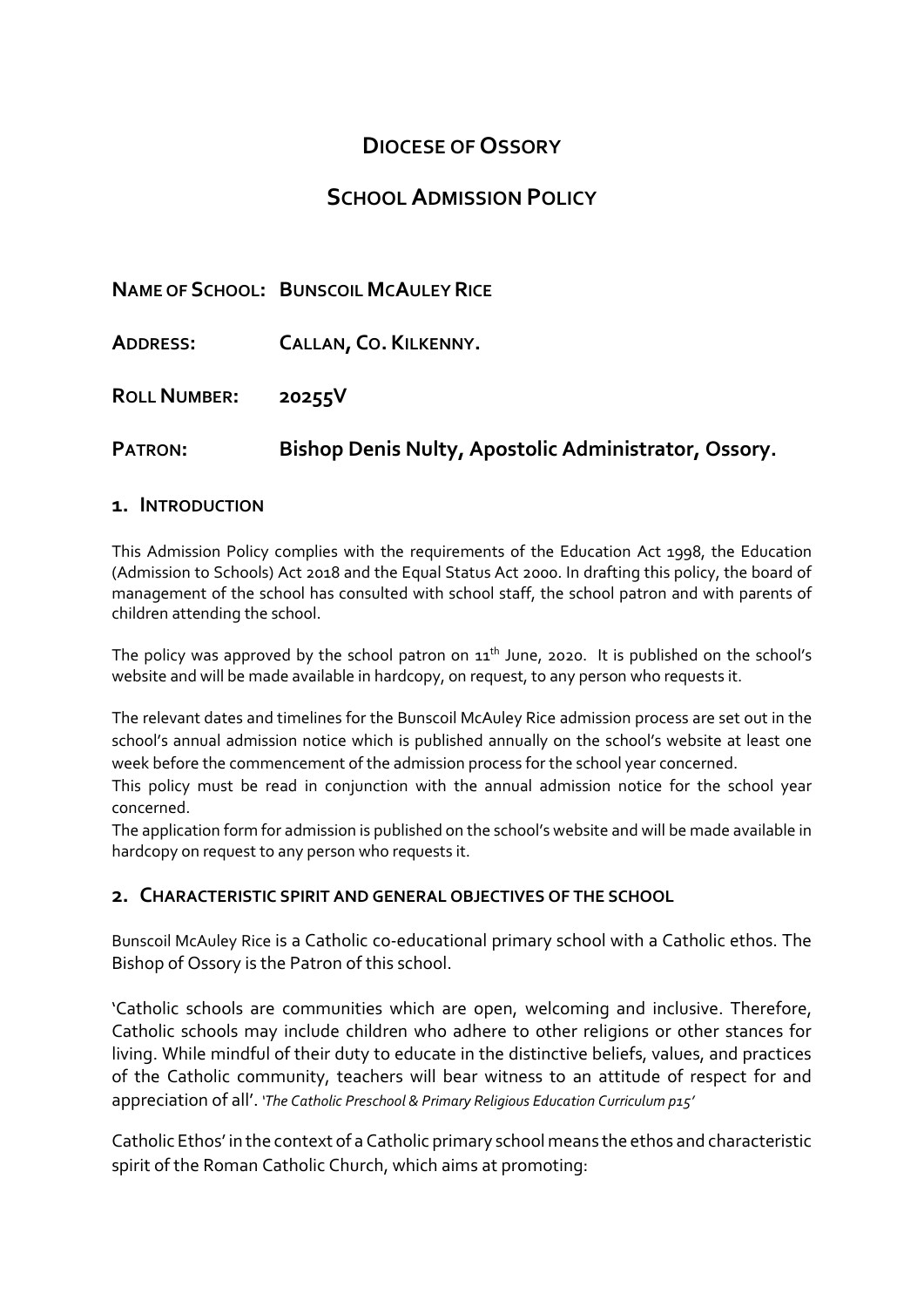- the full and harmonious development of all aspects of the person of the pupil, including the intellectual, physical, cultural, moral and spiritual aspects; and
- a living relationship with God and with other people; and
- a philosophy of life inspired by belief in God and in the life, death and resurrection of Jesus; and the formation of the pupils in the Catholic faith,
- and which school provides religious education for the pupils in accordance with the doctrines, practices and traditions of the Roman Catholic Church, and/or such ethos and/or characteristic spirit as may be determined or interpreted from time to time by the Irish Episcopal Conference.

In accordance with S.15 (2) (b) of the Education Act, 1998 the Board of Management of [Insert the name of the school] shall uphold, and be accountable to the patron for so upholding, the characteristic spirit of the school as determined by the cultural, educational, moral, religious, social, linguistic and spiritual values and traditions which inform and are characteristic of the objectives and conduct of the school.

### **3. ADMISSION STATEMENT**

Bunscoil McAuley Rice will not discriminate in its admission of a student to the school on any of the following:

- (a) the gender ground of the student or the applicant in respect of the student concerned,
- (b) the civil status ground of the student or the applicant in respect of the student concerned,
- (c) the family status ground of the student or the applicant in respect of the student concerned,
- (d) the sexual orientation ground of the student or the applicant in respect of the student concerned,
- (e) the religion ground of the student or the applicant in respect of the student concerned,
- (f) the disability ground of the student or the applicant in respect of the student concerned,
- (g) the ground of race of the student or the applicant in respect of the student concerned,
- (h) the Traveller community ground of the student or the applicant in respect of the student concerned, or
- (i) the ground that the student or the applicant in respect of the student concerned has special educational needs

As per section 61 (3) of the Education Act 1998, civil status ground', 'disability ground', 'discriminate', 'family status ground', 'gender ground', 'ground of race', 'religion ground', 'sexual orientation ground' and 'Traveller community ground' shall be construed in accordance with section 3 of the Equal Status Act 2000.

### **All denominational schools**

Bunscoil McAuley Rice is a school whose objective is to provide education in an environment which promotes certain religious values and does not discriminate where it refuses to admit as a student a person who is not catholic and it is proved that the refusal is essential to maintain the ethos of the school.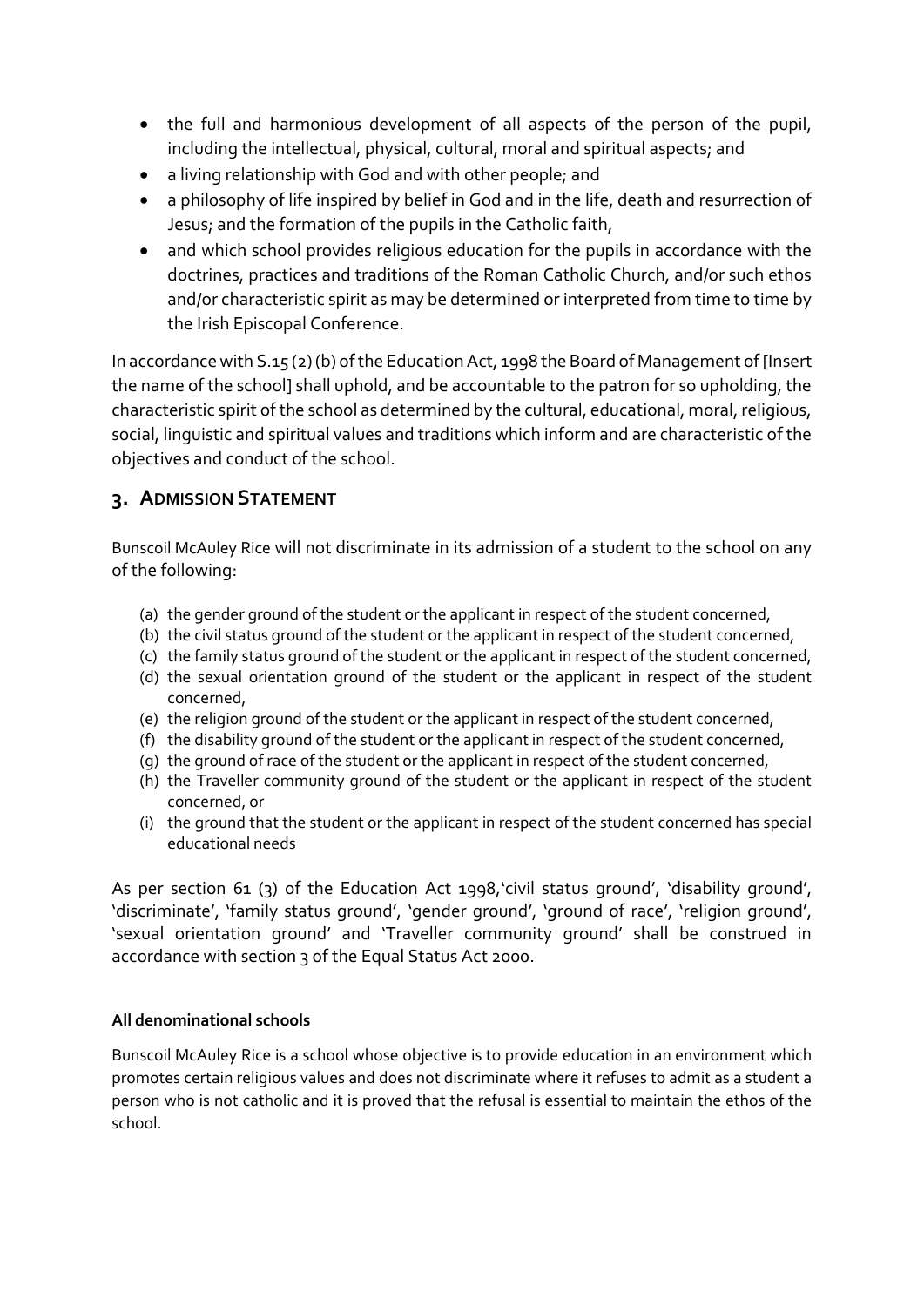## **4. CATEGORIES OF SPECIAL EDUCATIONAL NEEDS CATERED FOR IN THE SCHOOL/SPECIAL CLASS**

In the case of special schools and schools with a special class or unit attached, the category/categories of SEN catered for by the school/special class/unit must be set out here.

## **5. ADMISSION OF STUDENTS**

This school shall admit each student seeking admission except where –

- a) the school is oversubscribed (please see section  $6$  below for further details)
- b) a parent of a student, when required by the principal in accordance with section  $23(4)$ of the Education (Welfare) Act 2000, fails to confirm in writing that the code of behaviour of the school is acceptable to him or her and that he or she shall make all reasonable efforts to ensure compliance with such code by the student

#### **All denominational schools**

Bunscoil McAuley Rice is a catholic school and may refuse to admit as a student a person who is not of catholic where it is proved that the refusal is essential to maintain the ethos of the school.

### <span id="page-2-0"></span>**6 OVERSUBSCRIPTION**

Bunscoil McAuley Rice will accept a maximum of 56 Junior Infants each year. Students must be 4 years of age by 1<sup>st</sup> September in the year of admission. In the event that the school is oversubscribed, the school will, when deciding on applications for admission, apply the following selection criteria in the order listed below to those applications that are received within the timeline for receipt of applications as set out in the school's annual admission notice:

- *1. Brothers and sisters of children already enrolled in the school, priority eldest;*
- *2. Children residing in the Parish of Callan, priority eldest;*
- *3. Children residing outside the Parish of Callan, priority eldest.*

In the event that there are two or more students tied for a place or places in any of the selection criteria categories above (the number of applicants exceeds the number of remaining places), the following arrangements will apply:

Places will be allocated according to age, priority eldest.

### **7 WHAT WILL NOT BE CONSIDERED OR TAKEN INTO ACCOUNT**

In accordance with section 62(7) (e) of the Education Act, the school will not consider or take into account any of the following in deciding on applications for admission or when placing a student on a waiting list for admission to the school: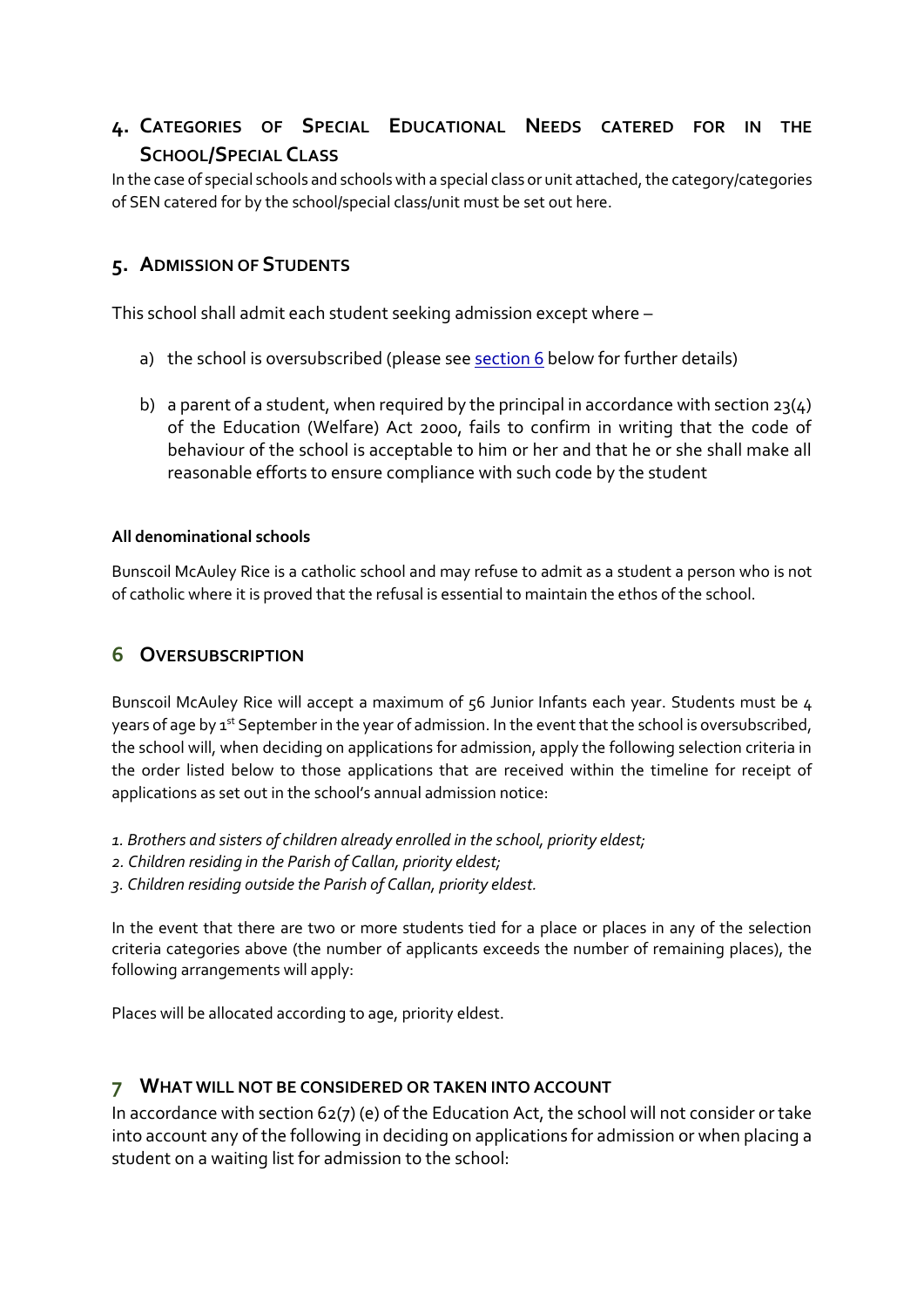- (a) a student's prior attendance at a pre-school or pre-school service, including naíonraí;
- (b) The payment of fees or contributions howsoever described by the school;
- (c) a student's academic ability, skills or aptitude;
- (d) the occupation, financial status, academic ability, skills or aptitude of a student's parents;
- (e) a requirement that a student, or his or her parents, attend an interview, open day or other meeting as a condition of admission;
- (f) a student's connection to the school by virtue of a member of his or her family having previously attended the school;
- (g) the date and time on which an application for admission was received by the school.

#### **8 DECISIONS ON APPLICATIONS**

All decisions on applications for admission to Bunscoil McAuley Rice will be based on the following:

- Our school's admission policy
- The school's annual admission notice
- The information provided by the applicant in the school's official application form received during the period specified in our annual admission notice for receiving applications

(Please see section 14below in relation to applications received outside of the admissions period and section 15 below in relation to applications for places in years other than the intake group.)

Selection criteria that are not included in our school admission policy will not be used to make a decision on an application for a place in our school.

### **9 NOTIFYING APPLICANTS OF DECISIONS**

Applicants will be informed in writing as to the decision of the school, within the timeline outlined in the annual admissions notice.

If a student is not offered a place in our school, the reasons why they were not offered a place will be communicated in writing to the applicant, including, where applicable, details of the student's ranking against the selection criteria and details of the student's place on the waiting list for the school year concerned.

Applicants will be informed of the right to seek a review/right of appeal of the school's decision (see section 18 below for further details).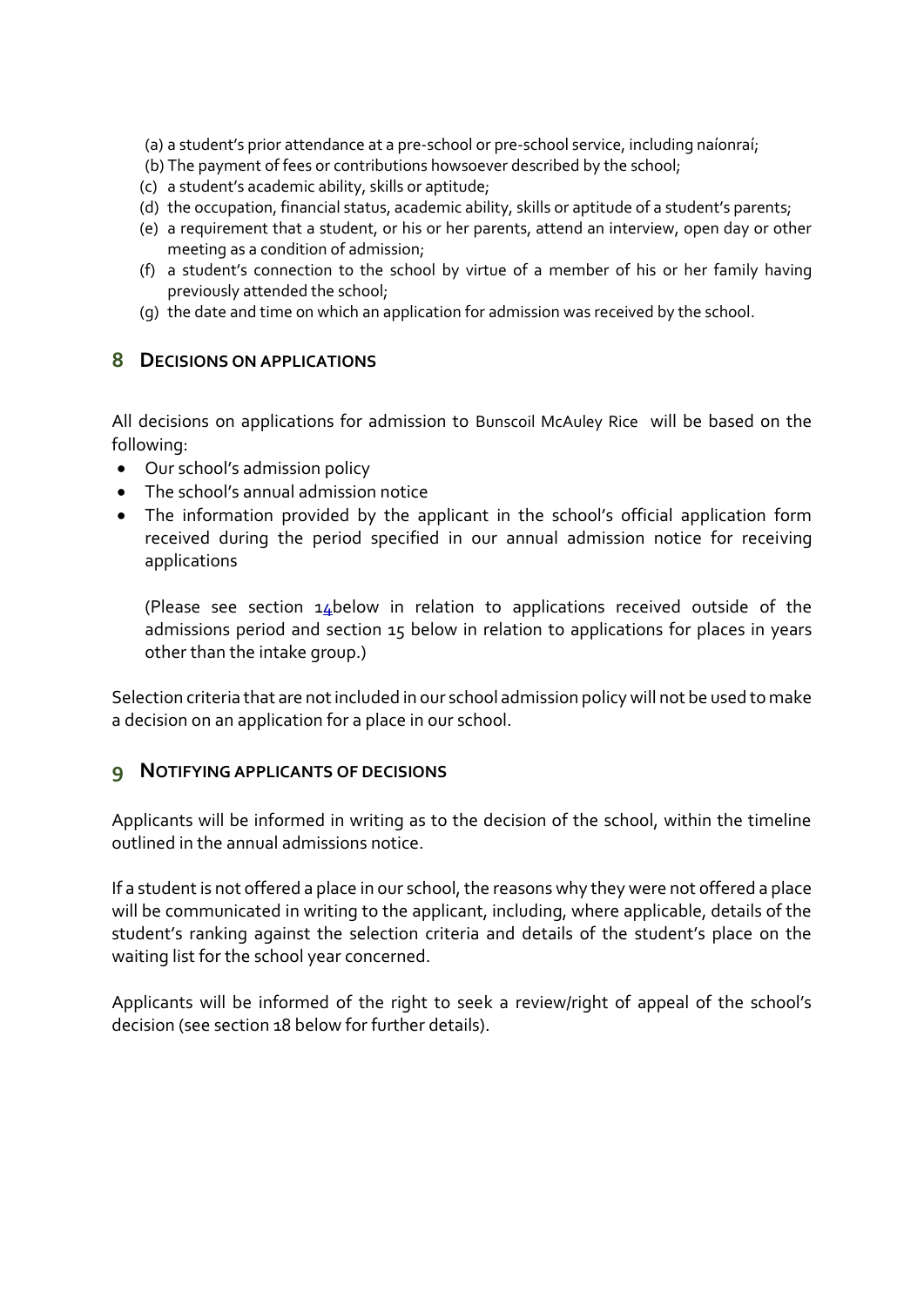### <span id="page-4-0"></span>**10 ACCEPTANCE OF AN OFFER OF A PLACE BY AN APPLICANT**

In accepting an offer of admission from Bunscoil McAuley Rice , you must indicate—

(i) whether or not you have accepted an offer of admission for another school or schools. If you have accepted such an offer, you must also provide details of the offer or offers concerned and

(ii) whether or not you have applied for and awaiting confirmation of an offer of admission from another school or schools, and if so, you must provide details of the other school or schools concerned.

#### **11 CIRCUMSTANCES IN WHICH OFFERS MAY NOT BE MADE OR MAY BE WITHDRAWN**

An offer of admission may not be made or may be withdrawn by [school name] where—

- (i) it is established that information contained in the application is false or misleading.
- (ii) an applicant fails to confirm acceptance of an offer of admission on or before the date set out in the annual admission notice of the school.
- (iii) the parent of a student, when required by the principal in accordance with section 23(4) of the Education (Welfare) Act 2000, fails to confirm in writing that the code of behaviour of the school is acceptable to him or her and that he or she shall make all reasonable efforts to ensure compliance with such code by the student; or
- (iv) an applicant has failed to comply with the requirements of 'acceptance of an offer' as set out in [section 10a](#page-4-0)bove.

### **12 SHARING OF DATA WITH OTHER SCHOOLS**

Applicants should be aware that section 66(6) of the Education (Admission to Schools) Act 2018 allows for the sharing of certain information between schools in order to facilitate the efficient admission of students.

Section 66(6) allows a school to provide a patron or another board of management with a list of the students in relation to whom—

- (i) an application for admission to the school has been received,
- (ii) an offer of admission to the school has been made, or
- (iii) an offer of admission to the school has been accepted.

The list may include any or all of the following:

- (i) the date on which an application for admission was received by the school;
- (ii) the date on which an offer of admission was made by the school;
- (iii) the date on which an offer of admission was accepted by an applicant;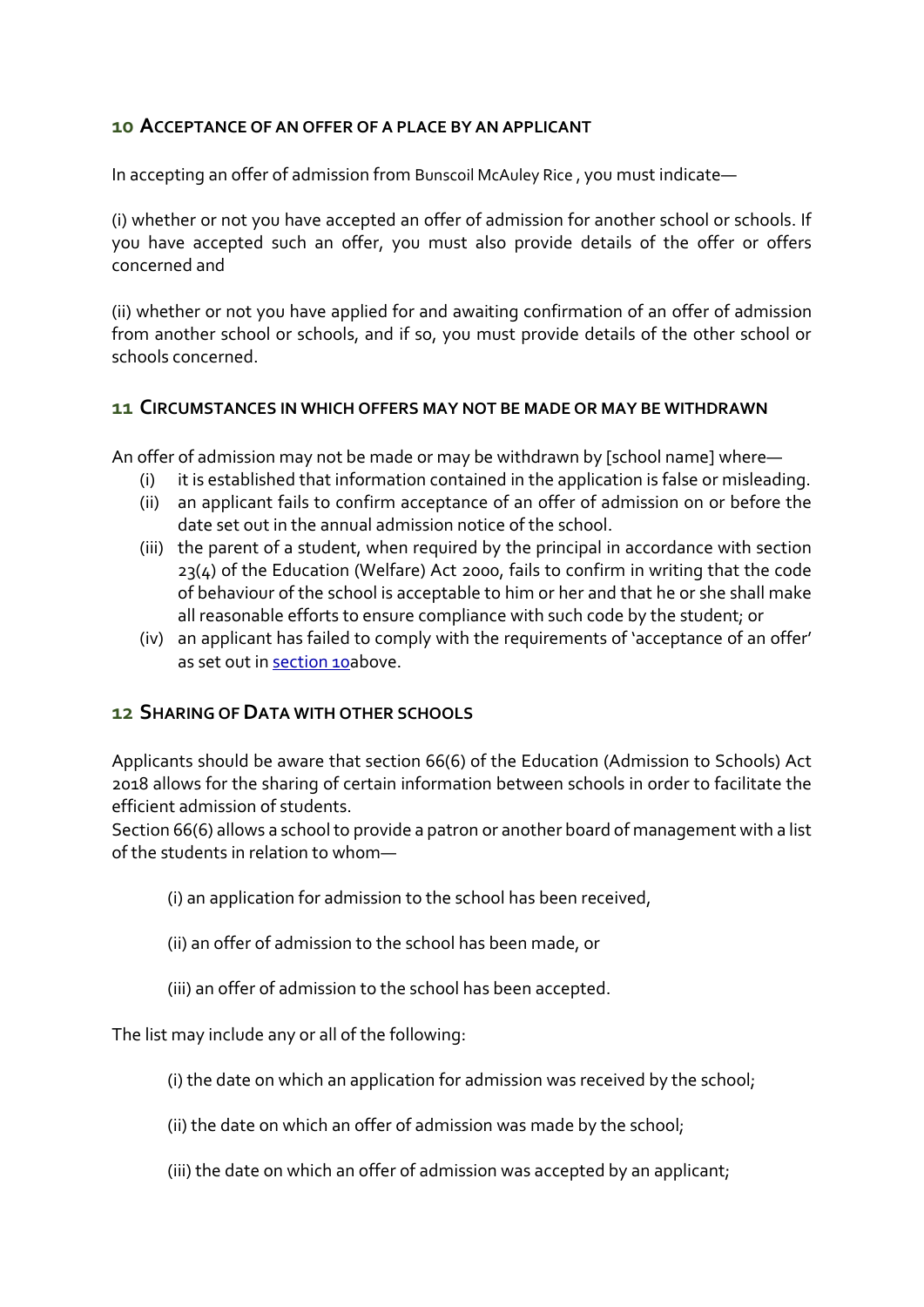(iv) a student's personal details including his or her name, address, date of birth and personal public service number (within the meaning of section 262 of the Social Welfare Consolidation Act 2005).

### **13 WAITING LIST IN THE EVENT OF OVERSUBSCRIPTION**

In the event of there being more applications to the school year concerned than places available, a waiting list of students whose applications for admission to Bunscoil McAuley Rice were unsuccessful due to the school being oversubscribed will be compiled and will remain valid for the school year in which admission is being sought.

Placement on the waiting list of Bunscoil McAuley Rice is in the order of priority assigned to the students' applications after the school has applied the selection criteria in accordance with this admission policy.

Applicants whose applications are received after the closing date, outlined in the Annual Admission Notice, will be placed at the end of the waiting list in order of the date of receipt of the application.

Offers of any subsequent places that become available for and during the school year in relation to which admission is being sought will be made to those students on the waiting list, in accordance with the order of priority in relation to which the students have been placed on the list.

### **14 LATE APPLICATIONS**

All applications for admission received after the closing date as outlined in the annual admission notice will be considered and decided upon in accordance with our school's admissions policy, the Education Admissions to School Act 2018 and any regulations made under that Act.

Late applicants will be notified of the decision in respect of their application no later than three weeks after the date on which the school received the application. Late applicants will be offered a place if there is place available. In the event that there is no place available, the name of the applicant will be added to the waiting list as set out in Section 13.

## **15 PROCEDURES FOR ADMISSION OF STUDENTS TO OTHER YEARS AND DURING THE SCHOOL YEAR**

The procedures of the school in relation to the admission of students who are not already admitted to the school to classes or years other than the school's intake group are as follows:

The admission is in accordance with the school's admission policy.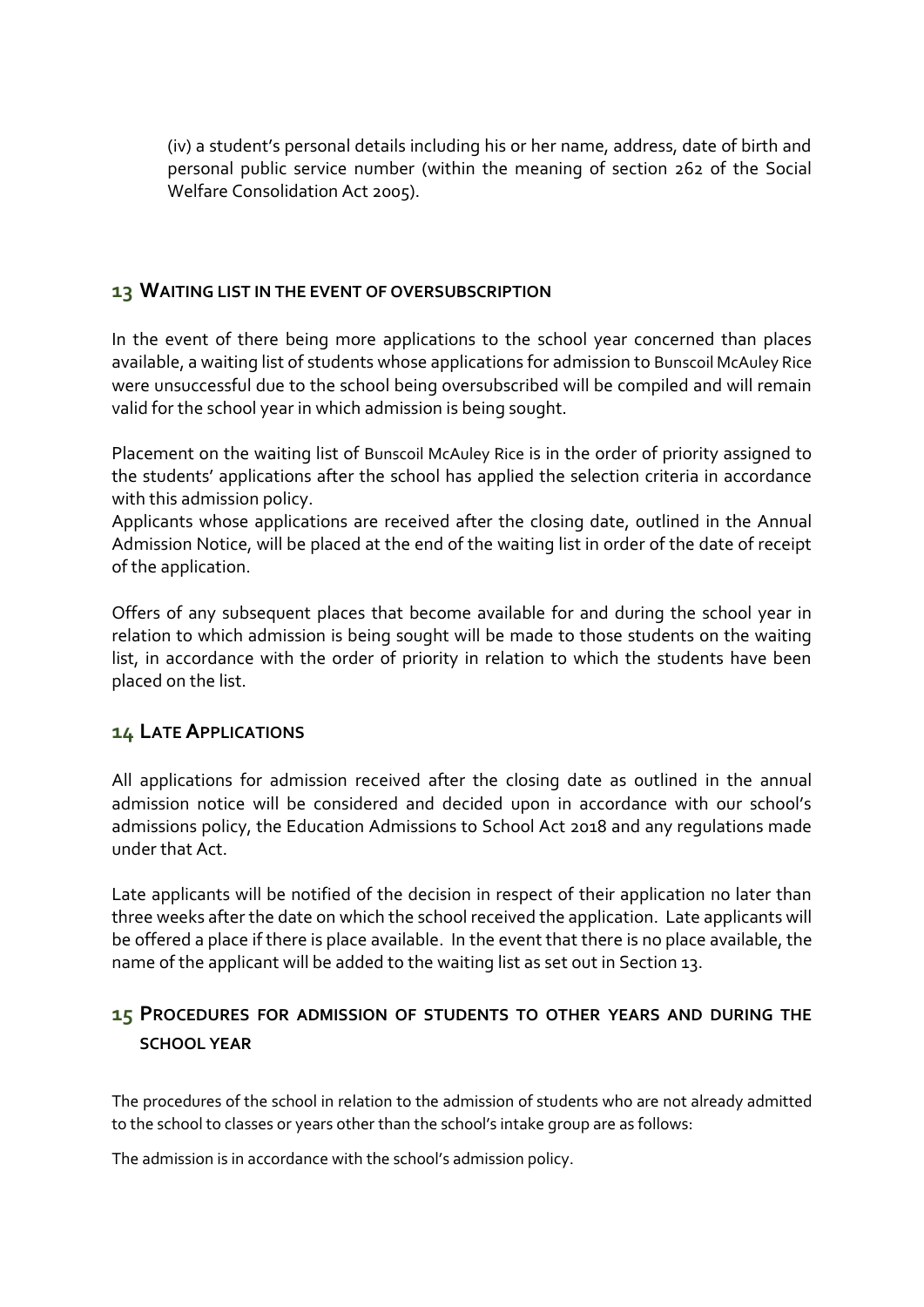Space is available in the relevant class to facilitate the admission. The maximum number of students in a class from Senior Infants to 6<sup>th</sup> Class in Bunscoil McAuley Rice is 28.

The parent(s) of a student enrolling, when required by the principal in accordance with section 23(4) of the Education (Welfare) Act 2000, must confirm in writing that the code of behaviour of the school is acceptable to him or her and that he or she shall make all reasonable efforts to ensure compliance with such code by the student.

The procedures of the school in relation to the admission of students who are not already admitted to the school, after the commencement of the school year in which admission is sought, are as follows:

Bunscoil McAuley Rice will accept a maximum of 56 Junior Infants each year. Students must be 4 years of age by 1<sup>st</sup> September in the year of admission. If a school place becomes available in Junior Infants after 1<sup>st</sup> September, it will be offered to the next child on the waiting list.

### **16 DECLARATION IN RELATION TO THE NON-CHARGING OF FEES**

This rule applies to all schools.

The board of Bunscoil McAuley Rice or any persons acting on its behalf will not charge fees for or seek payment or contributions (howsoever described) as a condition of-

- (a) an application for admission of a student to the school, or
- (b) the admission or continued enrolment of a student in the school.

### **17 ARRANGEMENTS REGARDING STUDENTS NOT ATTENDING RELIGIOUS INSTRUCTION**

A written request should be made to the principal of the school. A meeting will then be arranged with the parent(s) to discuss how the request may be accommodated by the school.

### **18 REVIEWS/APPEALS**

#### **Review of decisions by the Board of Management**

The parent of the student, or in the case of a student who has reached the age of 18 years, the student, may request the board to review a decision to refuse admission. Such requests must be made in accordance with Section 29C of the Education Act 1998.

The timeline within which such a review must be requested and the other requirements applicable to such reviews are set out in the procedures determined by the Minister under section 29B of the Education Act 1998 which are published on the website of the Department of Education and Skills.

The board will conduct such reviews in accordance with the requirements of the procedures determined under Section 29B and with section 29C of the Education Act 1998.

**Note:** Where an applicant has been refused admission due to the school being oversubscribed, the applicant **must request a review** of that decision by the board of management prior to making an appeal under section 29 of the Education Act 1998.